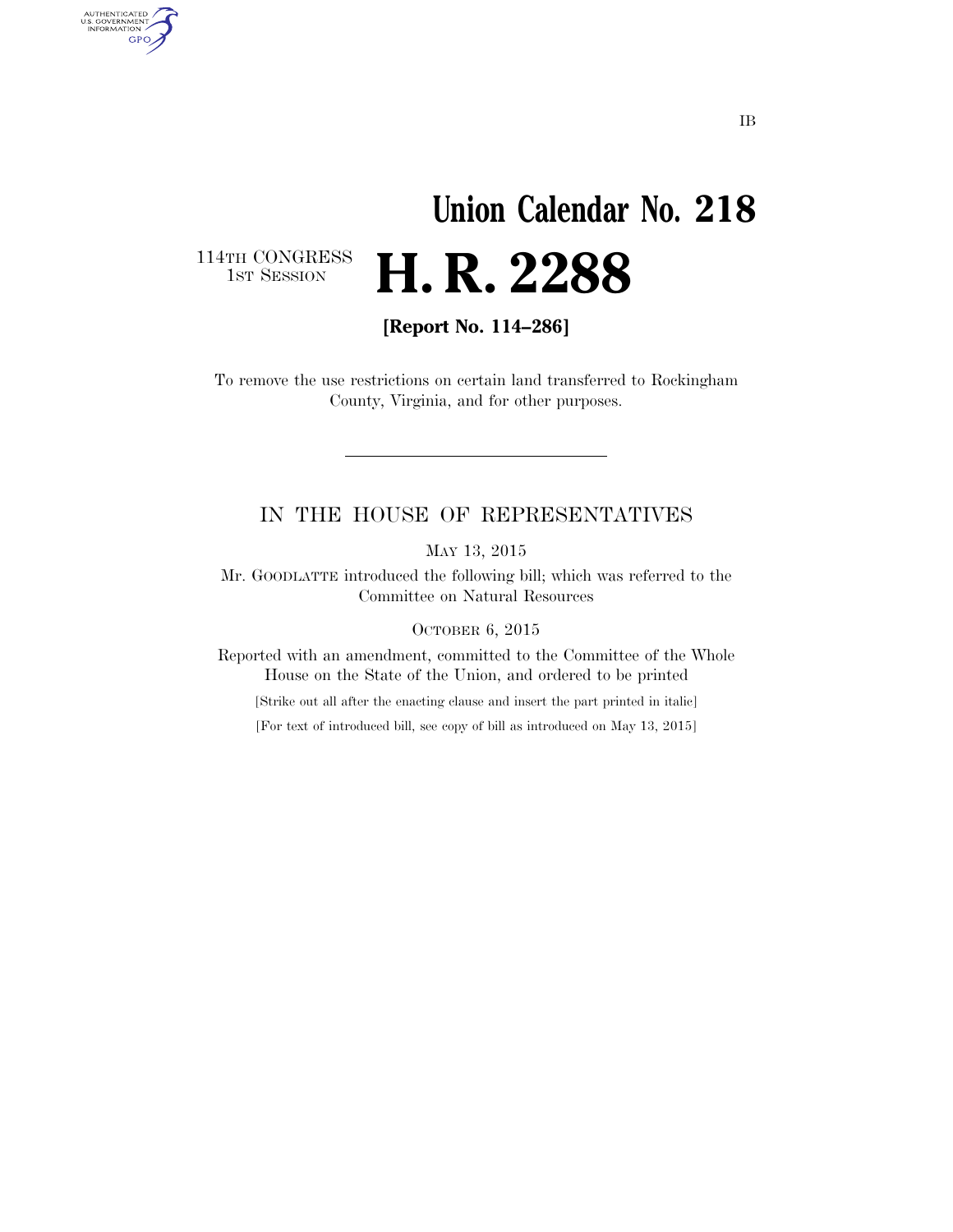## **A BILL**

2

To remove the use restrictions on certain land transferred to Rockingham County, Virginia, and for other purposes.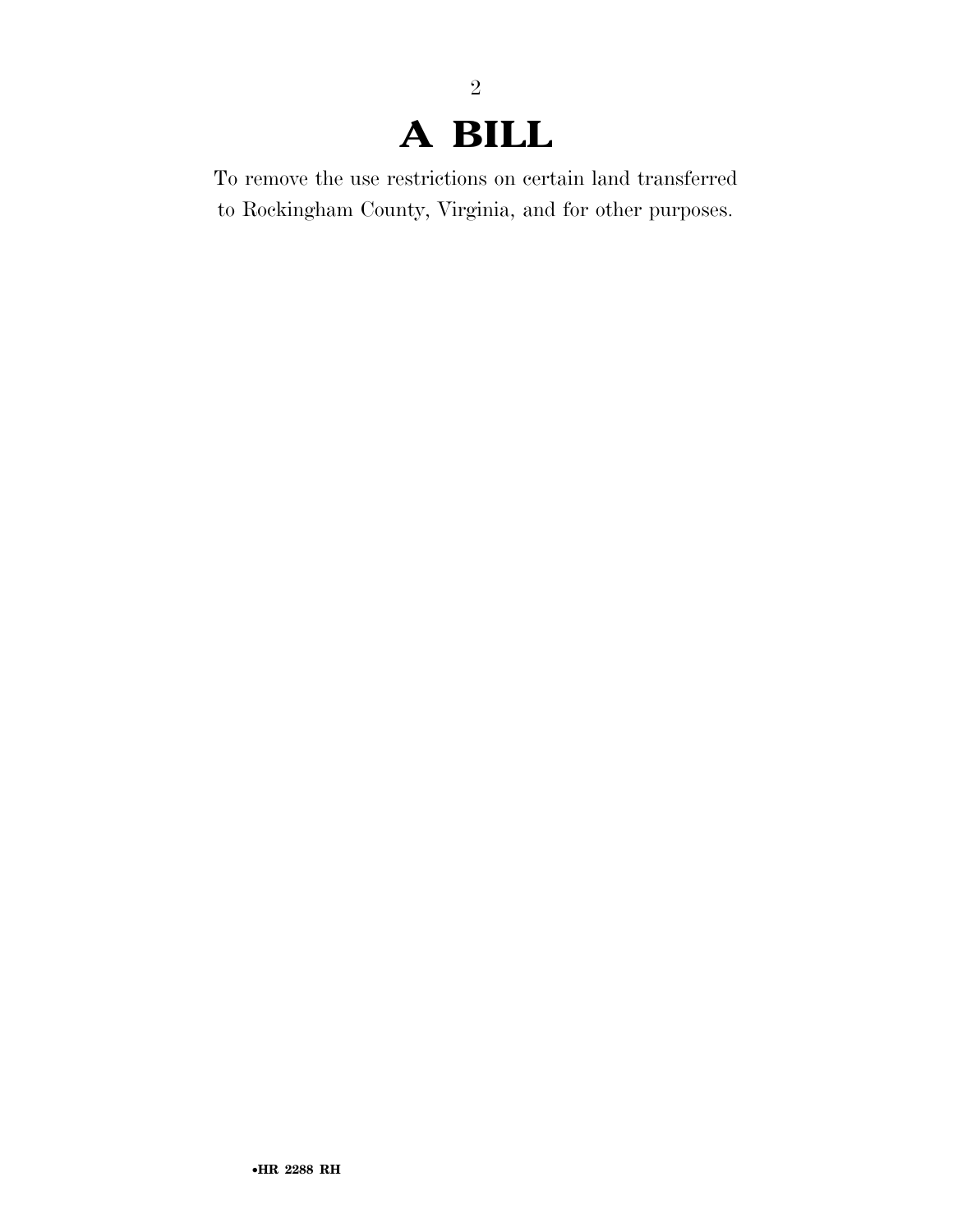| $\mathbf{1}$   | Be it enacted by the Senate and House of Representa-           |
|----------------|----------------------------------------------------------------|
|                | 2 tives of the United States of America in Congress assembled, |
| 3              | <b>SECTION 1. REMOVAL OF USE RESTRICTION.</b>                  |
| $\overline{4}$ | <i>Public Law 101–479 (104 Stat. 1158) is amended—</i>         |
| 5              | $(1)$ by striking section $2(d)$ ; and                         |
| 6              | $(2)$ by adding the following new section at the               |
| 7              | end:                                                           |
| 8              | "SEC. 4. REMOVAL OF USE RESTRICTION.                           |
| 9              | "(a) The approximately 1-acre portion of the land re-          |
|                |                                                                |

 *ferred to in section 3 that is used for purposes of a child care center, as authorized by this Act, shall not be subject to the use restriction imposed in the deed referred to in sec-tion 3.* 

 *''(b) Upon enactment of this section, the Secretary of the Interior shall execute an instrument to carry out sub-section (a).''.*